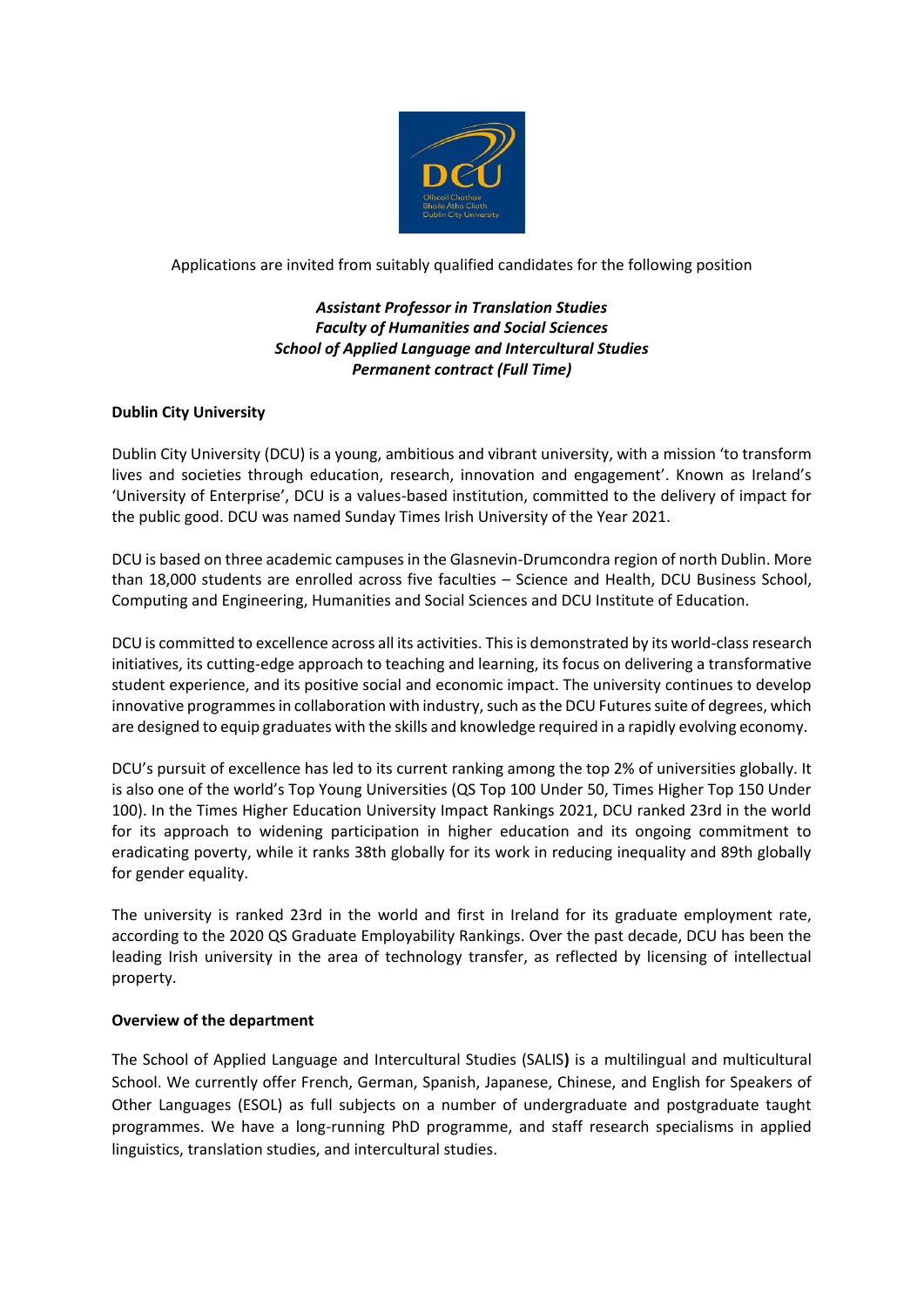SALIS has a long tradition of teaching and research in Translation Studies and a strong international reputation in this field. We currently offer a BA in Applied Language and Translation Studies, an MA in Translation Studies and an MSc in Translation Technology, as well as modules at doctoral level. Our Master's programmes are members of the prestigious European Masters in Translation (EMT) Network and attract students from all over the world.

The existing Translation Studies team carries out research on aspects of translation such as translation technology, audio-visual translation, community interpreting, corpus-based translation studies, and translation in crisis settings. We are home to a vibrant PhD community and also welcome postdoctoral fellows. Our research is supported by national and international bodies such as Science Foundation Ireland, the Irish Research Council and the European Union, as well as through industrial collaborations. The Centre for Translation and Textual Studies, a University Designated Research Centre, acts as a focal point for our research activities.

## **Role Profile**

The appointee will actively contribute to the existing Translation Studies teaching, research and administrative activities. The successful candidate will be able to prepare, deliver and assess a range of core subjects at undergraduate, postgraduate and PhD level in a manner consistent with DCU's high academic standards and in a hybrid environment which involves both campus delivery and elements of remote delivery. Teaching extends to supporting innovation in curriculum development.

## **Duties and Responsibilities**

Please refer to the job description for a list of duties and responsibilities associated with this role.

### **Qualifications and Experience**

### **Essential Criteria:**

- A PhD in Translation Studies in a topic that would allow for contribution of teaching and supervision to our undergraduate, MA and MSc Programmes
- They must have at least three years' relevant experience, with appropriate higher-level teaching experience.
- The successful individual will be able to convincingly demonstrate a strong commitment to academic research and will have a track-record of international peer-reviewed publications.
- The successful candidate should be capable of working in a team and contributing to developing the teaching and research agenda of the School, as well as knowledge of the national and EU research funding landscape
- Excellent organisational and communication skills

### **Desirable Criteria:**

- Knowledge of one or more of the languages taught in SALIS, in addition to excellent English skills (Chinese, French, German, Japanese, Spanish);
- Experience of research supervision at undergraduate, Masters and PhD level;
- Experience teaching and/or coordinating practical translation skills modules;
- Expertise in domains that are complementary to current team expertise, e.g. content creation, technical writing, copywriting, computational linguistics or multimedia translation.